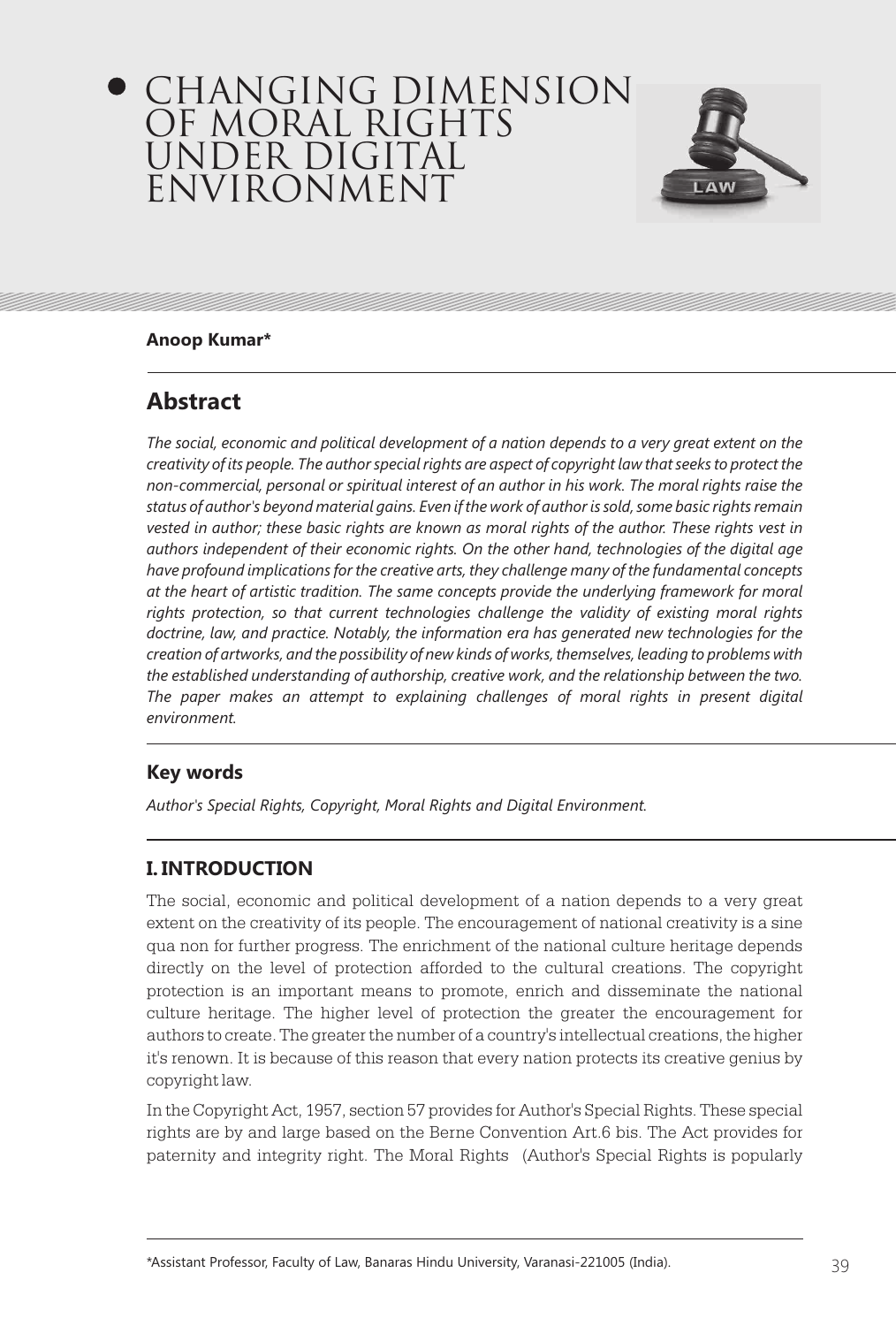known as Moral Rights $^{\rm l}$ , thus the present paper refers it as Moral Rights) are the aspect of copyright law which raises the status of authors' beyond material gains. Even if the work of author is sold, some basic rights remain vested in author; these basic and spiritual rights are known as Moral rights $^{\circ}$  of the author. These rights vent in authors independent of their economic rights. This notion of independence is basic to the moral rights. The concept of moral rights assumed importance on the international legal horizon, with the conclusion of Berne convention in 1886. The growth of law in relation to moral rights had to overcome various objections, primarily those raised by United States of America. The conclusion of Universal Copyright Convention and TRIPs Agreement and further growth by inclusion in WIPO internet treatise are some of the landmark in the growth of moral rights.

### **II. CONCEPT AND MEANING OF MORAL RIGHTS**

The moral rights are aspect of copyright law that seeks to protect the non-commercial, personal or spiritual interest of an author in his work. The traditional theory of Moral Rights is that authors of copyrightable work have inalienable rights in their works that protect their moral and personal interest that supplement the set of economic rights which is traditionally granted to copyright holder in all jurisdictions.<sup>3</sup>

The Moral Rights doctrine is premised on the idea that creators have certain rights in the integrity of their work that transcend the protection of economic rights.<sup>4</sup> An artistic creation is not merely a product that can be bought and sold but rather it is direct reflection on the authors personality, identity, and even his or her 'creative soul'. These rights are often conceived as a fundamental human rights or a personal rights, grounded

2 The term 'moral rights' derives from the French expression '*droit moral*'.

3 Bently and Sarman, *Intellectual Property Law* (New york: Oxford 2003 1st Edition) at 234.

4 Ilhyung Lee, Toward an American Moral Rights in Copyright, (2001)58 *Wash and Lee L. Rev.* 795, 801.

<sup>1</sup> For literature on the moral rights, see generally, Sterling J.A.L. *World Copyright Law* (London: Sweet & Maxwell 1998) at 280 ; Kevin Garnett, *et.al*.(ed.) *Copinger and Skone James on Copyright*, (London: Sweet & Maxwell Ltd 200415th Edition) at 627; Lionel Bently and Brad Sherman, *Intellectual Property Law* (New Delhi: Oxford University Press 2003) ; Ahuja, V.K., *Law Relatingto Intellectual Property Rights*, (Nagpur: Lexis Nexis Butterworth Wadhawa, 2007) ; W.R. Cornish, *Intellectual Property: Patents*, *Copyright, Trade Marks and Allied Rights* (New Delhi : Universal Law Publishing Co. Pvt. Ltd. 2003 Third Edition); Cornish, W.R., Authors in Law (1995) 58(1) *The Modern of Review* pp.1-16 ; Beitz, R. Charles, The moral Rights of Creators of Artistic and Literary Works (2005) 13(3) *The Journal of Political Philosophy*: pp. 330-358; Louise Longdin and Eagles Ian, Technological Creativity and Moral Right: A Comparative Perspective (2004) 12(2) *International Journal of Law and Information Technology* pp. 209-235; Masiyakurima, Patrick, The Trouble With Moral Rights (2005) 68 (3) *Modern Law Review* pp. 411-434; Mira T. SundaraRajan, Moral Rights in Developing Countries: The Example of India (2003) 8 *Journal of Intellectual Property Rights* pp. 357-371; Mira T. SundaraRajan, Moral Right in Information Technology: A New King of 'Personal Right'(?) (2004)12 (1) *International Journal of Law and Information Technology* pp. 32-54; R. Eg. Sarraute, Current Theory of Moral Rights of Authors and Artists under French Law (1968) 16 *American Journal of Comparative Law* at 159; Satish Chandra, Moral Right: Moving from Rhetoric in India (2005) 34 *Banaras Law Journal* pp.187-195; Ruth Towse, Copyright and Artists : A View From Cultural Economics (2006) 20 (4) *Journal of Economy Survey* pp. 567-585; David Vanver, Moral Rights Yesterday, Today and Tomorrow (1999) 7(3) *International Journal of Law and Information Technology* pp. 270- 288; Amy M. Adlert, Against Moral Rights (2009) 97 *California Law Review* pp.263-301.

<sup>&</sup>lt;sup>5</sup>Neil Netanel, Copyright Alienability Restrictions and the Enhancement of Author Autonomy: A Normative Evolution,(1993) 24 *Rutgers L.J.* 347, 402-03.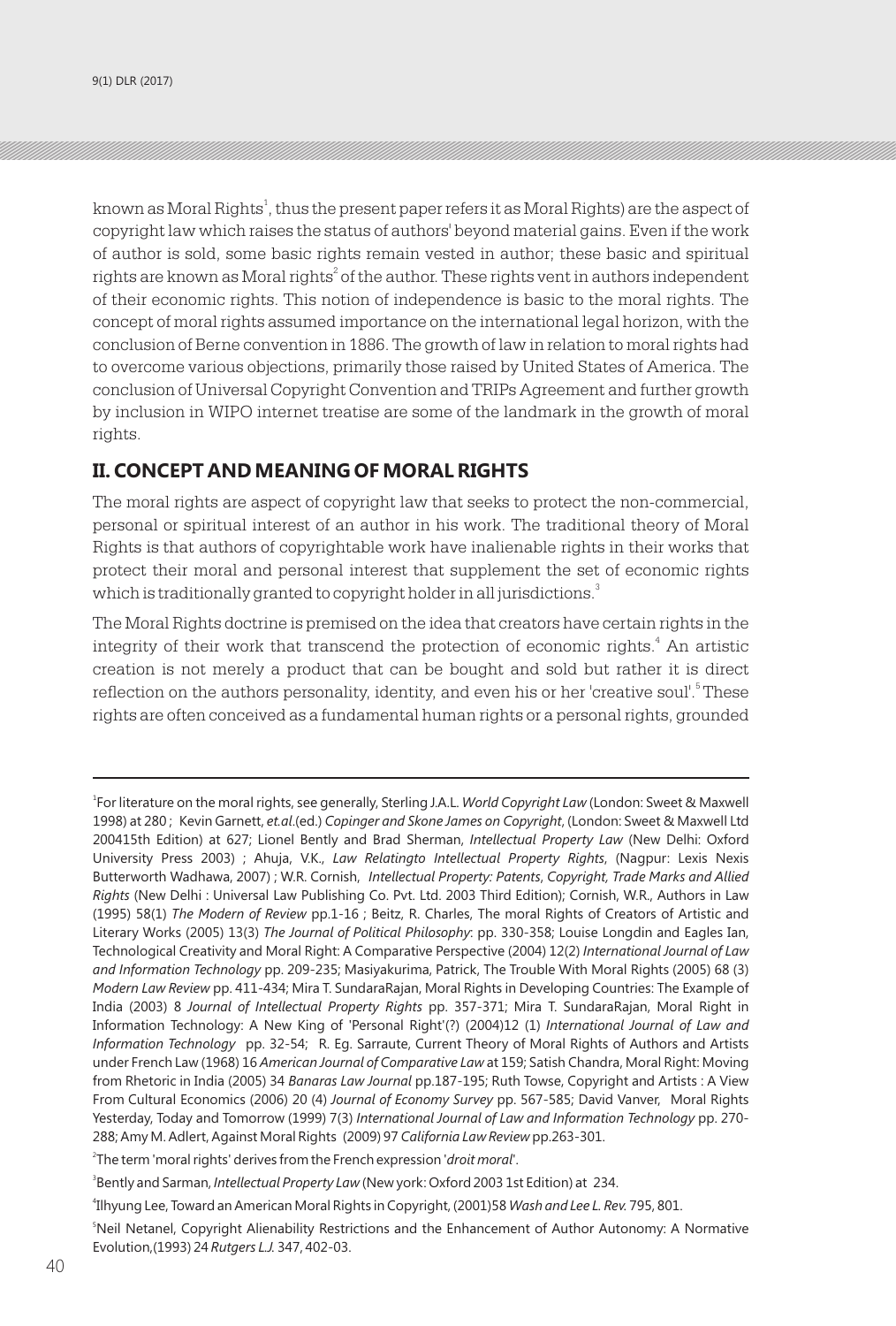

in the author's essentials personhood and the projection of that personhood on an artistic 6 or creative work.

Moral rights grant authors control over their creative projections in so for as subsequent performance or transmissions must identify the original creator and not distort the meaning and essence of the original creation. This right is independent from copyright protection. An author can convey away his copyrights in a creation, thus denying the ability to receive revenues from that work. The author however, will still retain moral rights and can at least in theory maintain the integrity of his creation as it is expressed through performance and transmission.<sup>7</sup>

### **III. MORAL RIGHTS IN NEW TECHNOLOGIES**

Technological works that are now considered to be copyrightable works, creative works that utilize new technological methods of creation, new kinds of creative works, or some combination of all of these? In fact, international copyright instruments have made little progress in addressing the issue of moral rights in these new areas of human creativity. Rather, this area remains largely unexplored in international copyright law, a situation that is reflected in a corresponding lack of consideration in most national copyright statutes. As result, moral rights issues in information technology remain in an uncomfortable state of neglect that may ultimately have negative consequences at the practical, legal and conceptual levels. $^{\mathrm{s}}$ 

The technologies of the Digital Age have profound implications for the creative arts, they challenge many of the fundamental concepts at the heart of artistic tradition. The same concepts provide the underlying framework for moral rights protection, so that current technologies challenge the validity of existing moral rights doctrine, law, and practice. Notably, the Information era has generated new technologies for the creation of artworks, and the possibility of new kinds of works, themselves, leading to problems with the established understanding of authorship, creative work, and the relationship between the two.

#### **New Technologies for Creation**

Recent technological developments have generated a variety of technologies that may be applicable to the creation of artworks. In some cases, these technologies are new variants of means that have traditionally served to facilitate artistic expression - for example, the development of dictation software that allows text to be typed directly from dictation by a computer. In other cases, new technologies have a more direct impact on the nature of the final product, as in the case of new means of creating and reproducing sounds, colors, or images. It is interesting to note that the range of creative possibilities generated by the Digital Era has yet to be explored to its full potential by authors and artists.<sup>9</sup>

All of these new technologies intervene between the author and the creative work in its

<sup>6</sup> Robert C. Bird, Moral Rights: Diagnosis and Rehabilitation. (2009) 46 issue 3 *Ame. B. L. J.* at 410.

<sup>7</sup> Susan P. Liemer, Understanding Artists' Moral Rights: A Primer, (1998)7 *B.U. Pub. Int. L.J.* 41,42.

<sup>8</sup> *Supra note* 8 at 49.

<sup>9</sup> RajanSundara T. Mira, Moral Rights in Information Technology: A New of 'Personal Right'? (2004) Vol. 12 No. 01 *International Journal of Law and Information Technology* at 49. 40 41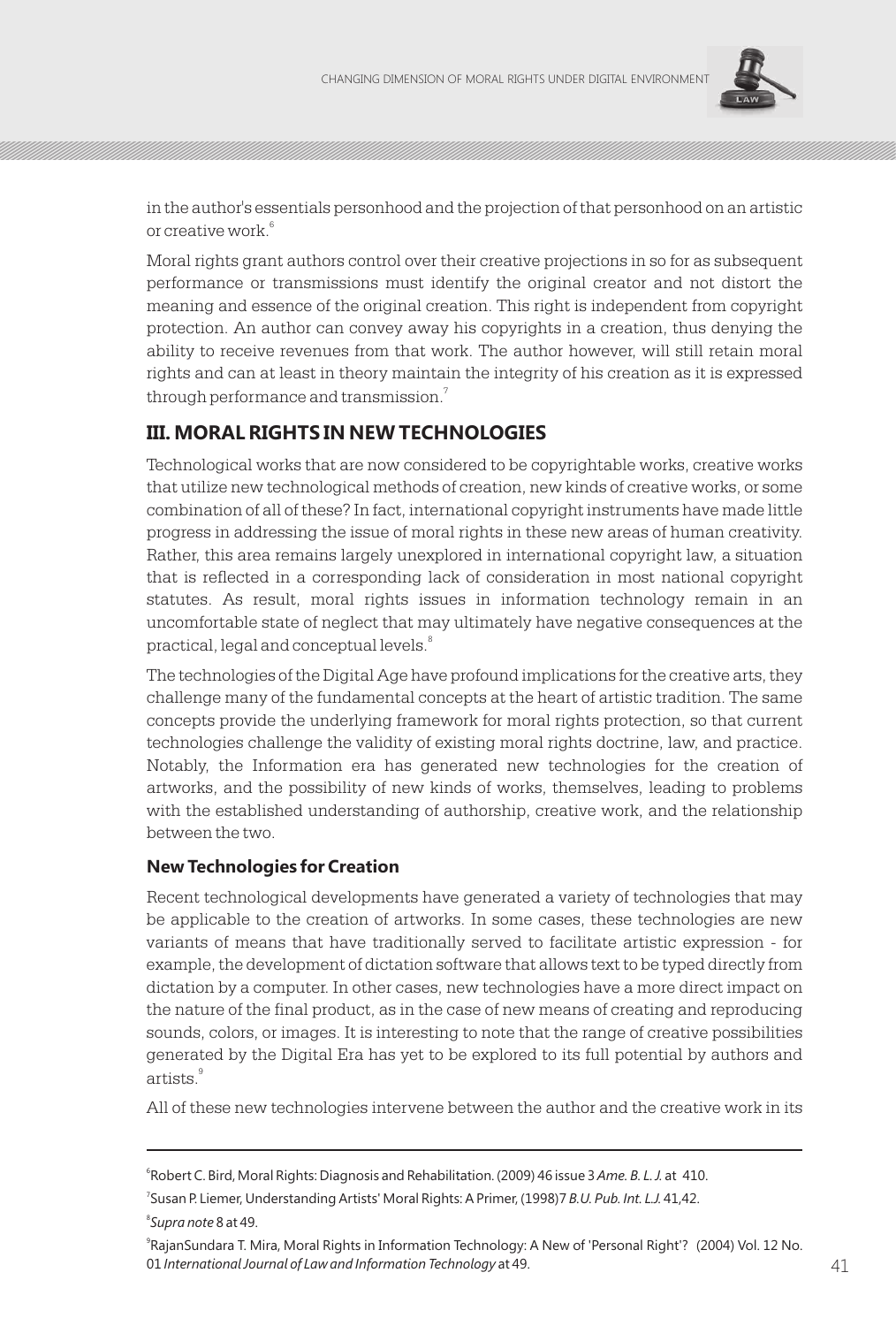final form. However, depending on the nature and extent of the intervening technology, the manner in which the work is created may fundamentally alter the nature of the relationship between the author and the final product. Protection of moral rights is based on the presumption of a personal, intimate, and unbreakable connection between the author and the creative work. However, where the influence of technology is powerful, this relationship may become tenuous.

#### **New Kind of Works**

A related effect of new technology is the possibility of creating new kinds of artistic works. Works that incorporate digital technology, such as 'multimedia' creations also present problems in the satisfaction of the basic concepts underlying copyright law. If the multimedia work incorporates text, images, or sound from pre-existing sources, when does the new work cease to be 'original'? Are new kinds of work based on technology expressive of the personality of the creator in a way that is analogous to traditional works? Is the appropriation or alteration of these works likely to affect the author in the same way as a traditional author?

#### **The Problems of Authorship**

It is apparent that the most serious challenges to moral rights presented by digital technologies occur at the level of authorship. In particular, there is a confusion of identity among the individuals who are involved in artistic creation at every stage.

#### *Programmer as Author*

Where a computer programmer creates a work of art through the medium of programming technology, he arguably becomes an 'author' in the traditional sense of the expression. However, does the programmer fit the traditional model of an author as an independent and original being, whose work reflects a unique, creative genius? The work of a programmer seems intuitively different from that of an artist, all the more so if the work that is created is the product of electronic events that are, to some extent, selfpropagating. Nevertheless, moral rights require an author. If we refuse to consider the programmer as the author, who will then fulfill this role? How can authorship be associated with a machine, or an impulse of software, without human involvement?

#### *Performer as Author*

If the performance of an electronic work of art requires the involvement of a human being for example, someone to manipulate the program or carry out certain steps at different stages of its realization what will the law consider to be the role of this person in the artistic creation? Is he a performer, a performer-cum-author, or a co-author of the program?

The merging of identities between performer and author is increasingly a feature of global culture. The reasons for this trend are both technological and cultural, having to do with the impact of technology on artistic creation, and with the increasing emphasis on performance as an artistic activity in its own rights in the Digital Age. Interestingly, this trend is reflected in the latest international regulation on copyright in performances, the WIPO Performances and Phonograms Treaty (WPPT) of 1996, which entered into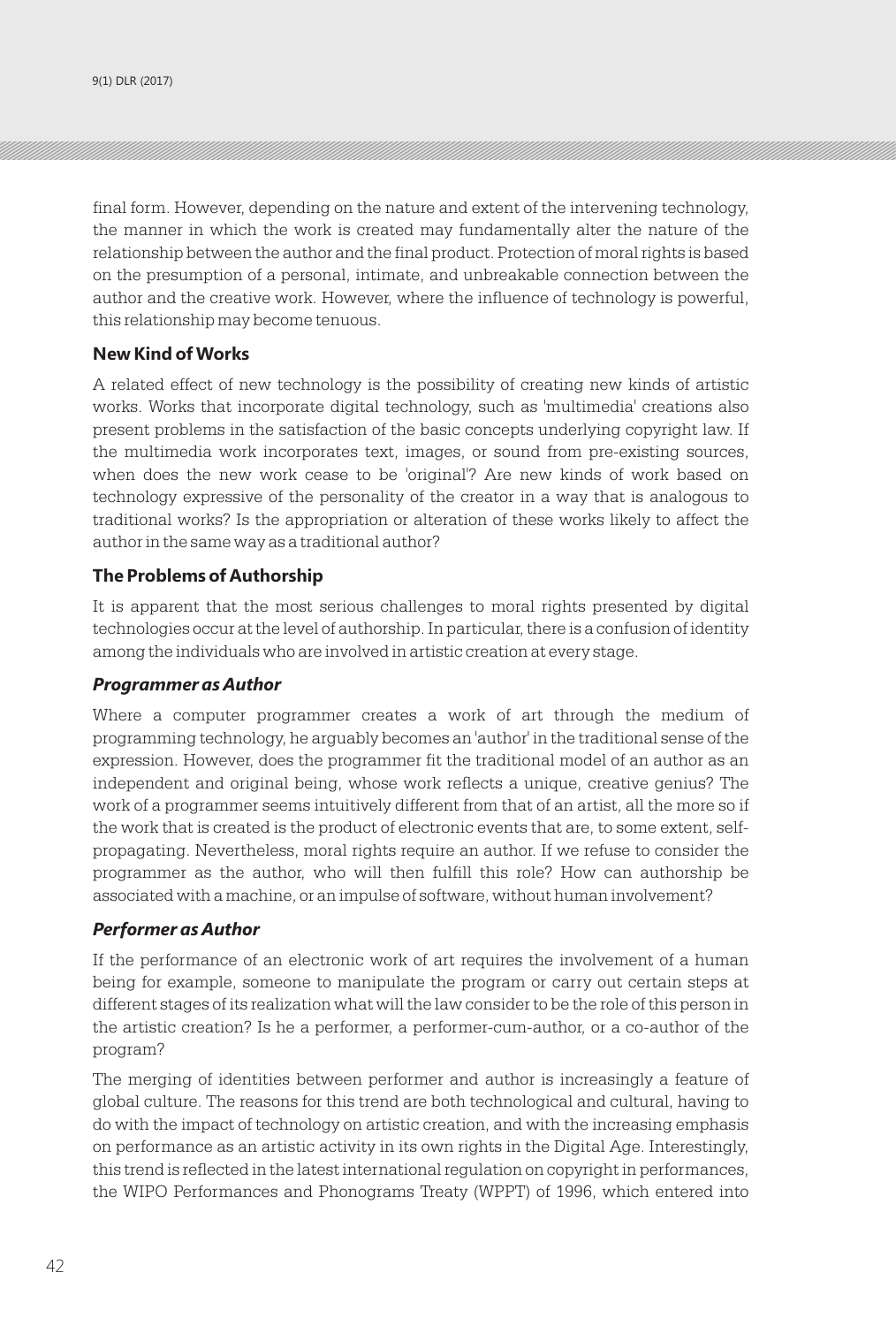

force in mid-2002. $^{10}$  Article 5 of the WPPT creates moral rights in performances, on identical terms to the moral rights enjoyed by original authors under Article 6bis of the Berne Convention. From the perspective of moral rights doctrine, this change is a radical one. However, it appears to reflect a determination at WIPO to ensure that moral rights protection is available to a broad range of creators a new legal approach to situations where the distinction between performer and original author is increasingly difficult to separate, in practice.

#### *Audience as Author*

The widespread ease and availability of technological means for intervening in ostensibly finished works of art potentially allows 'end-users' an unprecedented role in reshaping, modifying, criticizing, and disseminating them. This trend has widely been portrayed by copyright scholars as an indication of the 'unenforceability' of moral rights. However, digital technologies affect other aspects of copyright equally, for example, the maintenance of an exclusive right of reproduction, or communication to the public. The power of the public to deal with artworks directly through technology after a certain point, without the mediation of the author brings to light a number of important changes in the relationship between authors and their public. In particular, the supremacy of authorship is now challenged by the power of the public to intervene. The protection of moral rights therefore depends, to an increasing extent on the support of the public. By an appropriate irony, the future protection of the personal and cultural interests involved in moral rights depends upon the evolution of a cultured and educated attitude towards artistic creation among the public. In effect, through technology, in combination with cultural training and values, the audience, too, has become an 'author.'<sup>11</sup>

If the case against moral rights in information technology remains superficial, the spurious exclusion of moral rights from the artistic consequences of digital technology seems ill-informed. While some areas of digital creativity are greatly removed from the basis of moral rights doctrine, in other respects, digital creation has only enhanced the value and importance of these rights. In the first instance, a consideration of the nature of creation in computer-generated works shows that, in this area, the difficulty of identifying the author, analysing the nature of the work, and establishing the nature of the relationship between the two may make moral rights protection inappropriate. However, the growing participation of individuals at different stages of the creative process through technology suggests that the protection of the relationship between the author and the work through moral rights may actually enhance culture and creativity. An all-encompassing conclusion about the appropriateness of applying moral rights to the creative endeavors of the Digital Age cannot be drawn, particularly if that conclusion implies the complete exclusion of moral rights protection from technological creation altogether. Rather, moral rights appear to be necessary and desirable in some areas, but may be inappropriate in relation to others.

<sup>&</sup>lt;sup>10</sup>WIPO performance and Phonograms Treaty, adopted by the WIPO Diplomatic Conference on Certain Copyright and Neighboring rights Questions in Geneva; on December 20, 1996 [WPPT]. Available in the WIP Collection of Laws for Electronic Access, online: http://clea.wipo .int.  $11$ *Ibid.*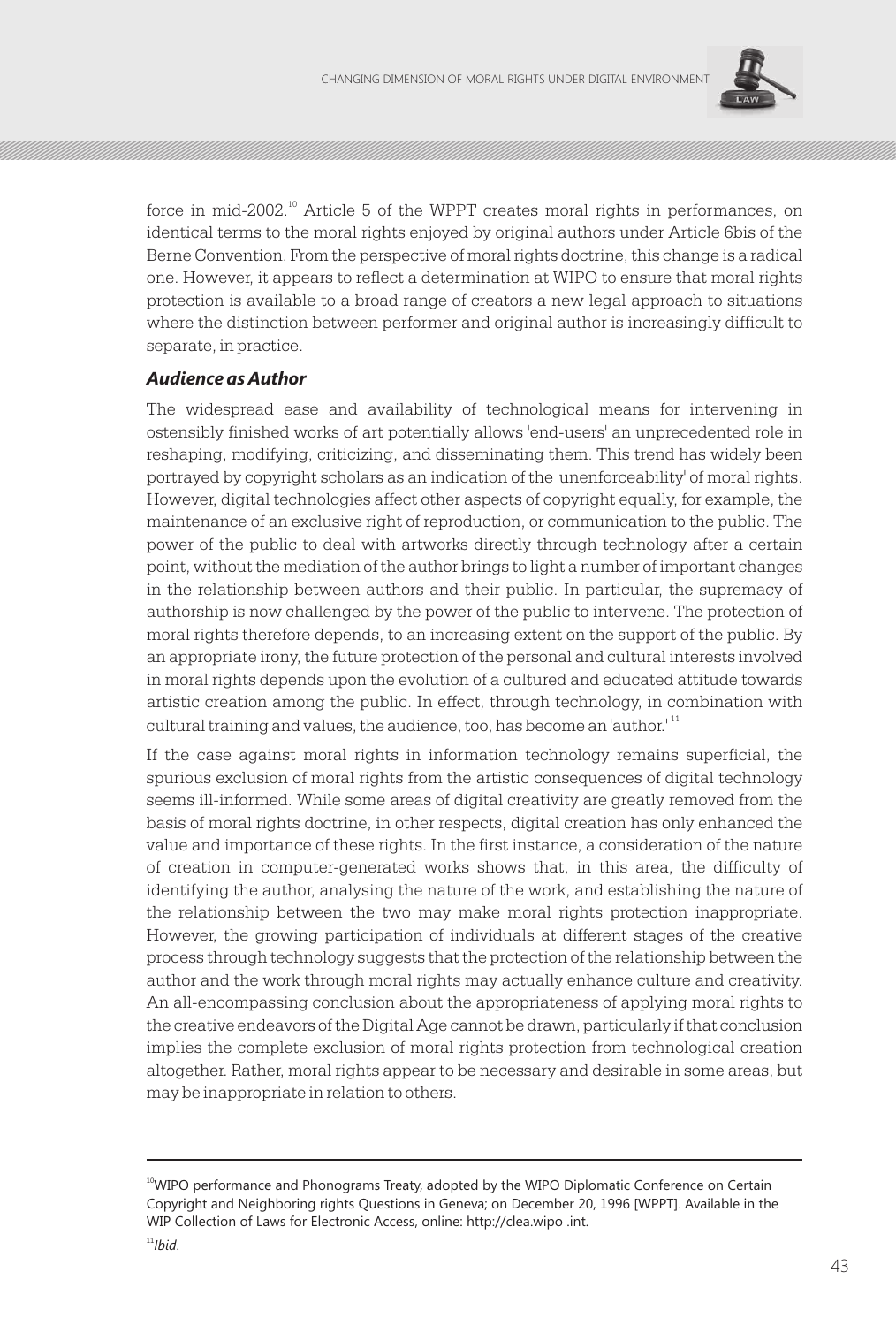### *Rights to Integrity*

Infringement of an author's moral rights could occur by the simple fact of digitisation of his work. Translating a work into digital form necessarily provokes a loss in quality due to the compression into a format capable of being understood by a computer. The differences in loss of quality will vary with the nature of the work. For instance, the digital version of a painting where the original is very detailed and with nuances in its colours might not be a satisfying copy of the original. An author might consider such changes violate his moral right of integrity. In the UK, however, it is very unlikely that this digital version of the painter's work would be considered as derogatory treatment by the courts since objectively it is unlikely to be seen as sullying his honour or reputation, amounting instead only to a slight loss in quality. The other view could be taken in France where the test for the violation of the integrity of the work is much lower and more subjective.<sup>12</sup> The artist could successfully argue that the lower quality affects his work to such a degree that is not acceptable to him. Going further, arguments could be taken from the size of the digital copy. In the UK, a court has said that the reduction of size of a number of paintings of dinosaurs for inclusion in a catalogue was not derogatory  $13$  treatment<sup>13</sup> and so a UK author would be unlikely to have a remedy as a result of the change of size of a work brought about by digitisation. In another French case, the court considered that 'the suppression of the lower part of the drawing which included the name of the represented person and the author's signature' infringed moral rights. As a consequence, in France an author could argue that the reproduction on the Internet of his work in a normal size infringes his moral rights of integrity either because that work has to be compressed to fit the screen, or because of the impossibility to have the entire the creation on the screen. The user has to scroll down to get the visual effect of the work.

#### *The Right of Disclosure*

The second instance in which the territorial approach of copyright laws in the domain of moral rights can lead to considerable problems is the right of disclosure. Extensive rights are granted in this category by the French Code. The right of disclosure (or nondisclosure) does not exist as such in UK legislation although it is fair to say that there is no compulsion on an author to disseminate a work once created. The author is perfectly at liberty to lock the work away and never make it available either in public or private. The French Code by contrast explicitly provides that "*only the author has the right to*  <sup>14</sup> *disclose his creation…and he defines the means and conditionsof this disclosure"*. This right of disclosure is considered as absolute and exclusive. The courts have clearly affirmed that the author has the right to "*remain the sole judge of the opportunity of thepublication*" of the work and that therefore no compulsory order for the disclosure of the work can be obtained before the courts. The author could prevent the dissemination of his work on a medium he considers inadequate as to the presentation and or quality of

 $12$ In this sense, see French case on acts infringing the "spirit" of the creation: The moral rights of the author were infringed where a certain direction of actors was considered contrary to the spirit of a theatre creation : TGI Paris, 27 November 1985, Gaz. Pal. 1986. 2. Somm. 369.

<sup>13</sup>*Tidy v. The Trustees of the Natural History Museum* (1995) 37 IPR 501.

<sup>14</sup>French Intellectual Property Code Article L, 121-2: *"L'auteur a seul le droit de divulger son auvre. Sous reserve des disposition de l'article L. 132-24, il determine le procede de divulgation et les condition de celle-ci".*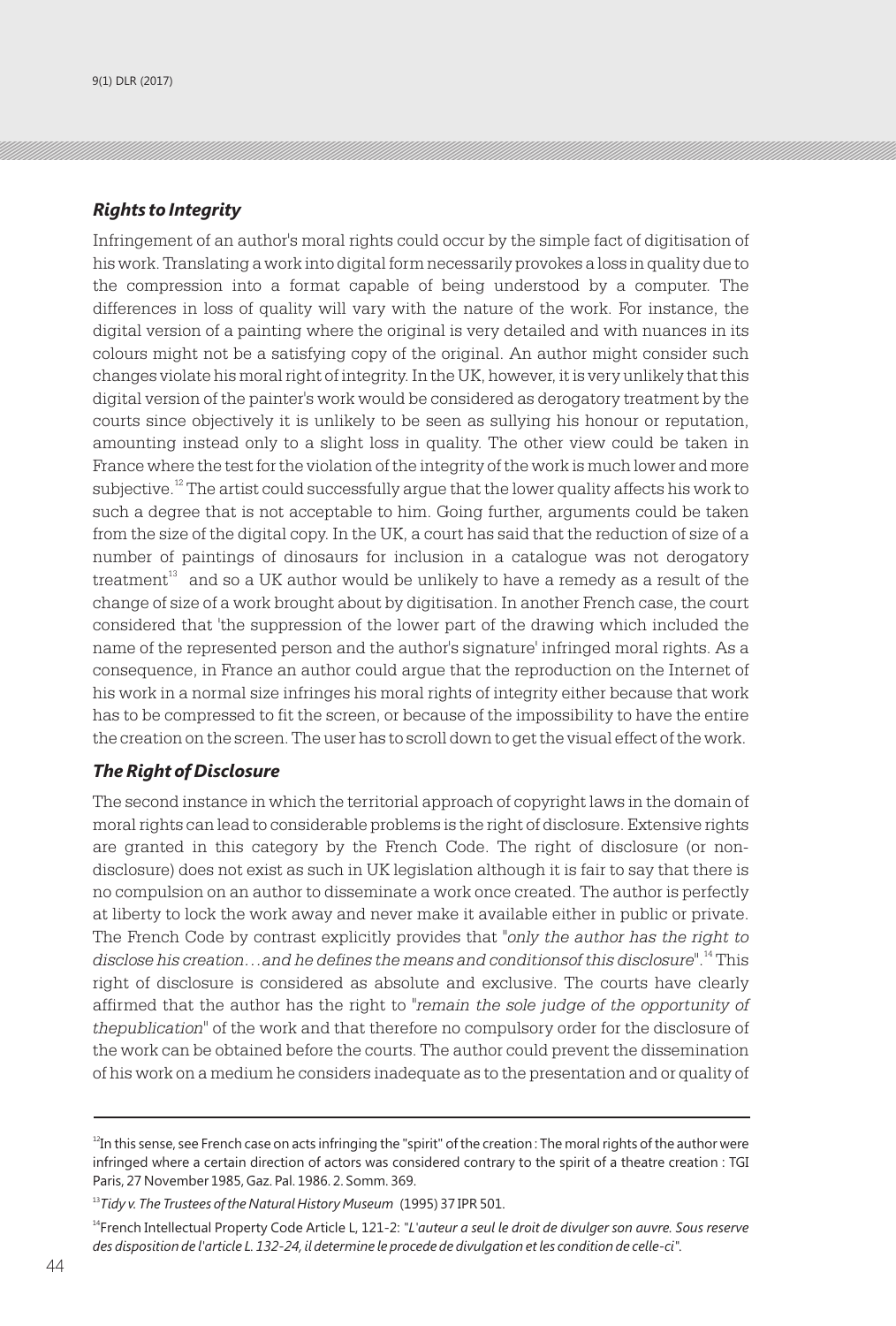

his creation. This is of particular relevance in the case of dissemination in digital form over the Internet bearing in mind that such disclosure has to be agreed on by the author even after the transfer of the economic rights of exploitation to an assignee or licensee.

### *Compilation Problem*

The Compilations of data and other material are required to be protected under TRIPS whatever their form (machine readable or other) if the selection or arrangements of their contents constitute intellectual creations.<sup>15</sup> While TRIPS stipulates that 'computer programs' are to be protected as literary works it does not require that compilations be allocated to any particular category of copyright subject matter only. Most, if not all, jurisdictions allow the authors of compilations to claim the full range of moral rights. If they then define 'compilation' in such a way that it can include copyrightable web pages, databases. $^{16}$  or suites of computer programs $^{17}$  then the creators of these products will have rights denied to the authors of their constituent or organizing programs. Once again it is hard to see the policy reasons for this distinction.

### **IV. INDIAN PERSPECTIVE**

At present, in India, the management and protection of copyright in digital works is looked after by copyright societies formed by copyright owners. These societies registered under Section 33 of the Copyright Act, 1957 work on the concept of collective administration of copyright. These societies are entitled to issue licenses, collect fees and distribute such fees among the owners of the copyright. But it is not an effective means to protect and control piracy of a copyrighted work in modern digital environment. Therefore, comparable provisions to WIPO Treaties are proposed in Copyright Amendment Act, 2012 to The Copyright Act, 1957. It includes the definition of The RMI under Section  $2(xa)^{18}$  and the protection of The RMI under Sections 65A and 65 B.

Section  $65A^{19}$  of Copyright Act deals with protection of technological measures. Subsection (1) provides that any person who circumvents an effective technological

(b) the name of the author or performer;

- (d) terms and conditions regarding the use of the rights; and
- (e) any number or code that represents the information referred to

in sub-clauses (a) to (d),

<sup>&</sup>lt;sup>15</sup>TRIPS, Art. 10 (2).

 $16$ Indeed TRIPS does not specify that they even be protected via copyright at all. At. 2(5) of the Berne Convention (Paris Revision 1971) which only refers to collections of literary or artistic words such as anthologies or encyclopedias.

 $17$ Authors of copyrightable databases are not denied paternity and integrity rights under the Copyright, Designs and Patents Act 198 (UK). Moral rights have no application , however, to the sui genres database right.

<sup>&</sup>lt;sup>18</sup>Inserted by Act 27 of 2012, (The Copyright Amendment Act, 2012) S. 2 (w.e.f 21-06-2012)

<sup>(</sup>xa)- "Rights Management Information" means,

<sup>(</sup>a) the title or other information identifying the work or performance;

<sup>(</sup>c) the name and address of the owner of rights;

but does not include any device or procedure intended to identify the user.

 $^{19}$ Inserted by Act 27 of 2012, (The Copyright Amendment Act, 2012) S. 37 (w.e.f 21-06-2012).  $45$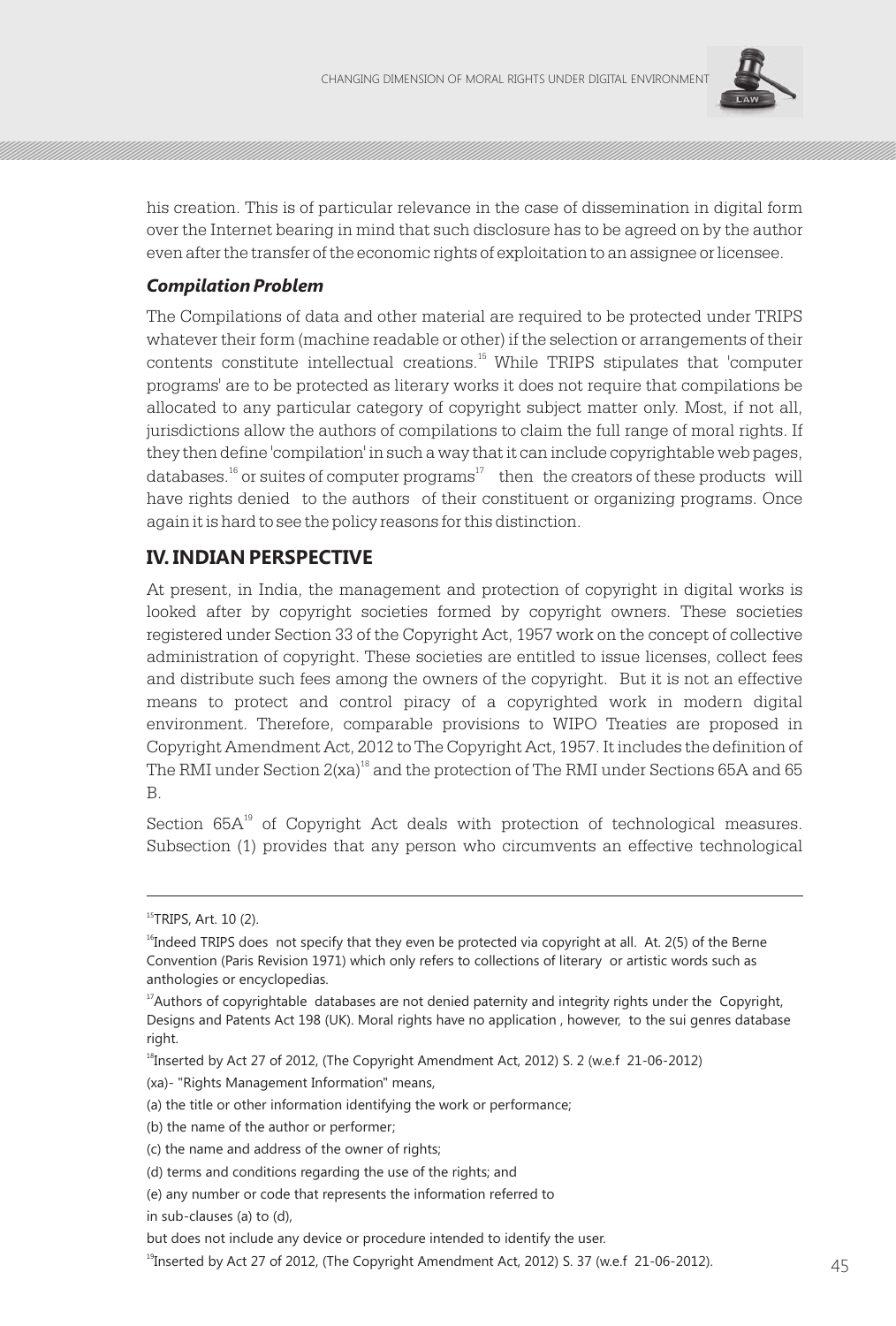9(1) DLR (2017) CHANGING DIMENSION OF MORAL RIGHTS UNDER DIMENSION OF MORAL RIGHTS UNDER DIGITAL ENVIRONMENT D

measure applied for the purpose of protecting any of the rights conferred by the Act, with the intention of infringing such rights, shall be punishable with imprisonment which may extend to two years and fine. Sub-section (2) provides that nothing in sub-section (1) shall prevent any person from doing anything referred to therein for a purpose not expressly prohibited by the Act. It also provides that any person facilitating circumvention by another person of a technological measure for such a purpose shall maintain a complete record of such other person including his name, address and all relevant particulars necessary to identify him and the purpose for which he has been facilitated or doing anything necessary to conduct encryption research using a lawfully obtained encrypted copy or conducting any lawful investigation or doing anything necessary for the purpose of testing the security of a computer system or a computer network with the authorization of its owner or operator or doing anything necessary to 26 circumvent technological measures intended for identification or surveillance of a user or taking measures necessary in the interest of national security

Further section 65  $B^{20}$  runs as "Any person, who knowingly removes or alters any rights management information without authority, or distributes, imports for distribution, broadcasts or communicates to the public, without authority, copies of any work, or performance knowing that electronic rights management information has been removed or altered without authority, shall be punishable with imprisonment which may extend to two years and shall also be liable to fine. It also provides that if the rights management information has been tampered with in any work, the owner of copyright in such work may also avail of civil remedies provided under Chapter XII of the Act against the persons indulging in such acts described above".

The Copyright Act neither defines the term 'effective technological measure' nor covers TPMs that restrict those actions which are not permitted by law. It protects only the 'act' of circumvention and not the trafficking circumvention devices or services. The exception of Section 65A (2) (a) appears to permit circumvention for any purpose that would not amount to infringement under the Act; it dilutes protection under Section 65A because proposed new section 52 already provides a very broad exception. For example - Section 52(b) (v) along with exceptions for copying of computer programs that permits copying for any 'noncommercial personal use' beyond the usual making of a back-up copy. Further Section 65(A) is silent on civil remedies.

### **V. CHALLENGES TO MORAL RIGHTS IN THE DIGITAL ENVIRONMENT**

### **Conceptual Challenges**

In the Digital Age, the fundamental concepts underlying moral rights doctrine are brought into question. Problems arise in relation to the identity of the author, who may be a human being, a machine, or most likely, a combination of the both. The nature of the work raises another series of issues: it may not be what is traditionally understood as a work of human creative expression, leading to the question of whether the mistreatment of this kind of work will affect the author in the same way as it would in the case of a work. The relationship between the author and the work may itself be somewhat

 $^{20}$ Inserted by Act 27 of 2012, (The Copyright Amendment Act, 2012 S.65(B).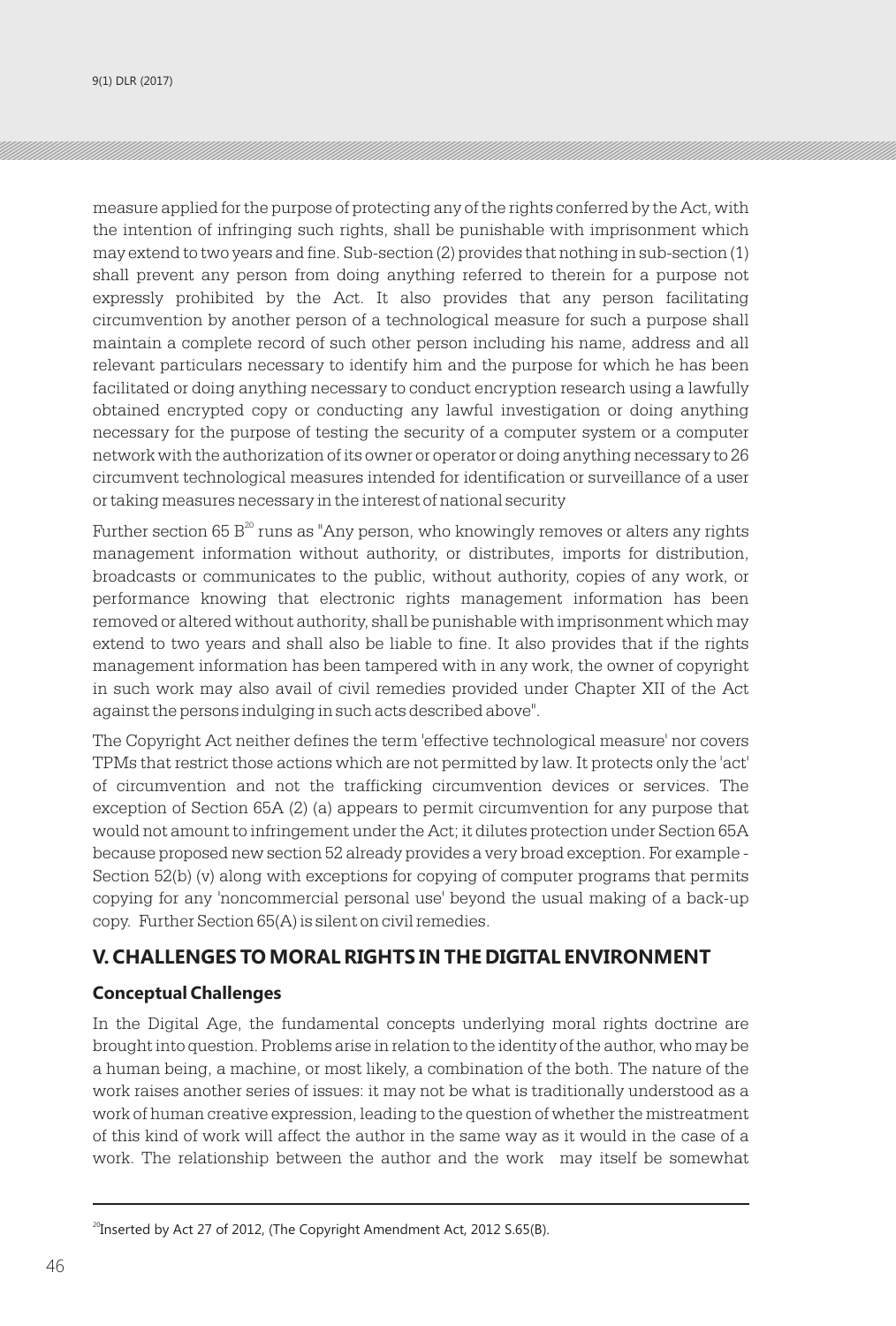

different in the environment of digital technology, where technological means of creation may intervene between the author and the work in such a way as to make the link between them somewhat tenuous, and therefore, difficult to protect.<sup>21</sup>

Relationships among the parties involved with the works may also be affected by technological change, whether between the author and the performer, or between the author and his audience. For example, performance of an author's original work may acquire a new importance in its own right. $^{22}$  The performer may be putting into action instructions of the author that would otherwise be incomprehensible to an audience, or incapable of being perceived by them, as in the situation where the 'performer' may be executing the instructions in a computer program. $^{23}$  At the same time, the ability of the public to intervene in a work which is presented in digital format and make seamless changes has the potential to transform the audience into a more active participant in the creative process. The active involvement in artistic creation means much more than physical manipulation, it is the re-creation and development of the mind-set of the artist within the person who receives the work. The idea of the audience as aesthetic participant may be somewhat unfashionable in Western 'high' culture; however, it is an ancient and well-established aesthetic doctrine in certain cultures of the East. $^{24}$  By enabling a physical rapprochement between author and audience through technological means, digital technology brings the possibility of a new and closer relationship between author and audience into the consciousness of society, and may ultimately lead to real, spiritual closeness between the two.

#### **Enforcement Difficulties**

The technological developments that make possible greater audience involvement in creativity also create great difficulties of the enforcement of moral rights, and copyright restrictions, in general. The nature of digital technology is such that, once a work appears in digitized form, it can be altered in such a way that someone who subsequently sees the work will be totally unaware of the changes that have been made. Information, such as the identity of the author, may easily be removed without anyone's knowledge. Reproduction of the work can also be made without any loss of quality, regardless of the number of copes make. Finally, the Internet may provide a means of worldwide distribution of the work at virtually no cost, and access to the work may be available on an individual basis.<sup>25</sup>

A number of technological measures have been development in an attempt to protect works from copyright infringement. These include encryption technology, which

 $^{21}$ RajanSundara T. Mira, Moral Rights in Information Technology: A New of 'Personal Right'? (2004) Vol. 12 No. 01 *International Journal of Law and Information Technologyat* 42.

<sup>22</sup>*Ibid.*

 $^{23}$ It is interesting to note the parallel that the situation of technological creation presents with the traditional situation of music performance: the average person is most often unable to read the musical score, itself a form of 'code' notation.

<sup>&</sup>lt;sup>24</sup>For example, see the detailed study of Indian art and aesthetics in S Pandit, An Approach to the Indian Theory of Art and Aesthetics (Sterling New Delhi 1977) 88-89. The intersection of traditional culture with digital technology is explored by J Tunney, 'E.U., I.P., Indigenous People and the Digital Age: Intersecting Circles?' (1998) 20(9) EIPR 335, 335.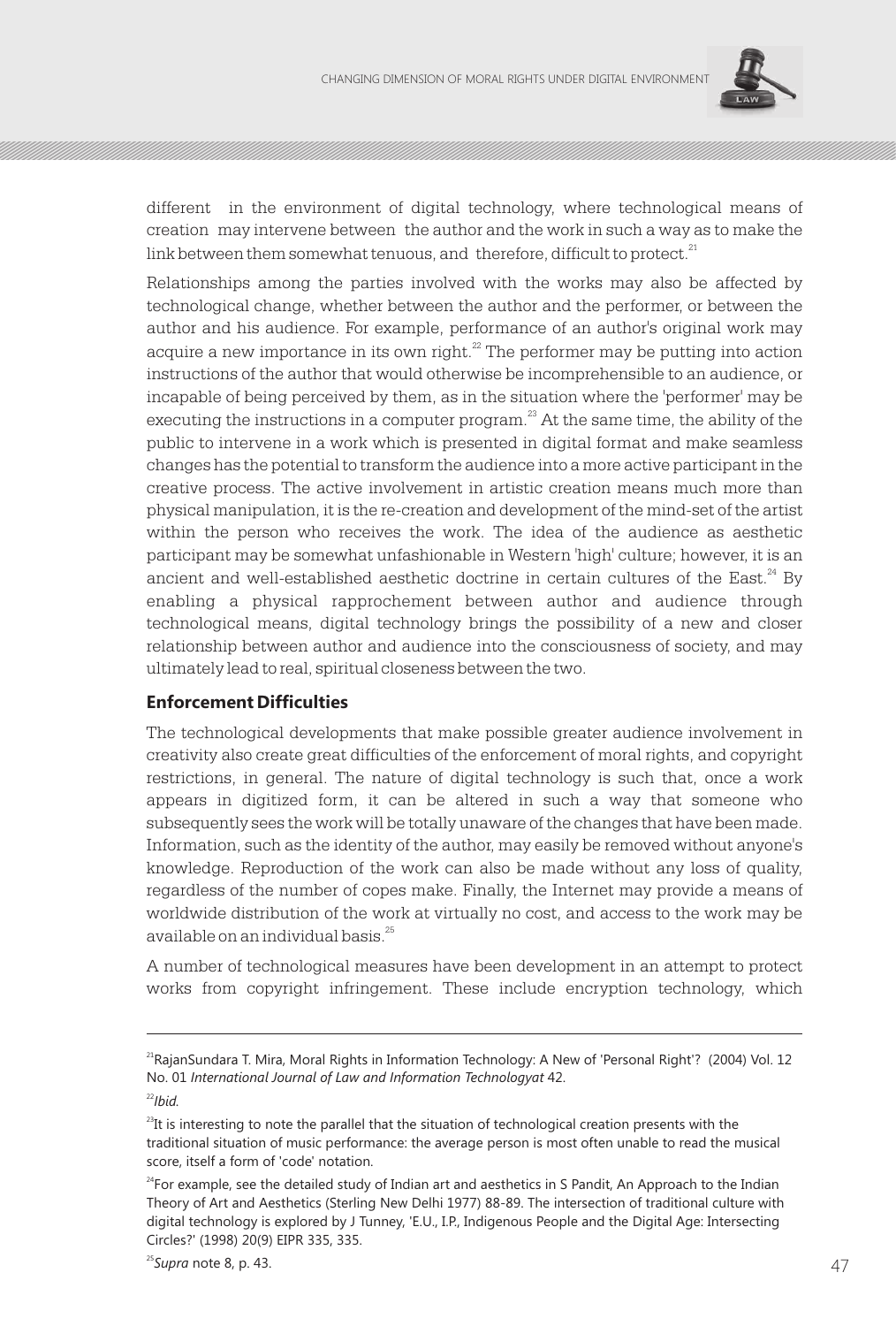prevents someone from gaining unauthorized access to the work, and watermarking, which allows copying of the work to be traced, though not prevented. Measures aimed at circumventing these safeguards have become criminal offenses in some countries; nevertheless, these so-called 'anti-circumvention' measures quickly become technologically outmoded, and have achieved only limited effectiveness, to date.<sup>26</sup>

Given the ease with which digital technology allows moral rights to be circumvented, some commentators have raised the possibility that moral rights may be irrelevant to the creation and dissemination of artistic works in the Digital Age. However, this question should not be assessed on the basis that moral rights have become difficult to enforce, in practice. Rather, to what extent does the moral rights of authors continue to be relevant to their concerns in the environment of digital technology? The answer to this question should determine how moral rights are protected, and how to encourage a sufficient degree of compliance and enforcement. Above all, the viability of moral rights in digital environment will depend on the knowledge and willingness of the public to champion the rights of creators: the creative community must attempt to develop a more cooperative relationship with its public, and realize the potential contribution of the public to its creative interests.<sup>27</sup>

The unspoken assumption in international copyright law that moral rights are not and should not be applicable to computer programs is based on an insufficient consideration of the policy issues at stake. Programmers may well have moral interests in their technological creations. Rather than rejecting outright the possibility of moral rights in these works, the problem deserves to be considered comprehensively, in terms of legal doctrine, economic consequences, and the public policy of providing adequate access to new technology. Like India, many countries may conclude that software development will not be especially strengthened by the elimination of moral rights. Instead, the exclusion of these rights may bring inconsistency to copyright protection for software, while preventing the potential moral interests of programmers for being explored.

# **VI. SOLUTIONS WITH REGARD TO DIGITAL CHALLENGES**

The practical challenges of exercise and administration of moral rights led to solutions being suggested around two related lines. First, technology could be used to solve problems created by technology and various options like Digital Rights management, Digital fences Encryption, Watermarking, Digital signatures along with Monitoring and tracking devices could be used to tackle infringement. Second, acknowledging that technology may not provide a full solution as such, additionally collecting societies

<sup>&</sup>lt;sup>26</sup>The relevant United State provisions are SS 1201 (a) (1) and 1201 (a) (2) of the Digital Millennium copyright Act, 17 USC (1994 &Supp V 1999). The American approach to circumvention technologies is discussed by D Balaban, ' The Battle of the Music Industry: the Distribution of Audio and Video Works via\ the Internet, Music and More' (2201) 12 Fordham, IP, Media S Ent. LJ 235, 259-265. The; relevance of anti-circumvention technology to moral right of integrity considered briefly by TP Heide, The Moral Right of Integrity and the Global Information Infrastructure: Time for a New Approach?' (1996) 2 UC Davis J Intl L § Poly 211, 263-66.

 $^{27}$ SundaraRajan the importance of the cooperative element in the development of copyright in the era of digital technology is emphasized by JAL Sterling 'Philosophical and Legal Challenges in the Context of Copyright and Digital Technology' (2000) 31(5) IIC 508, 525.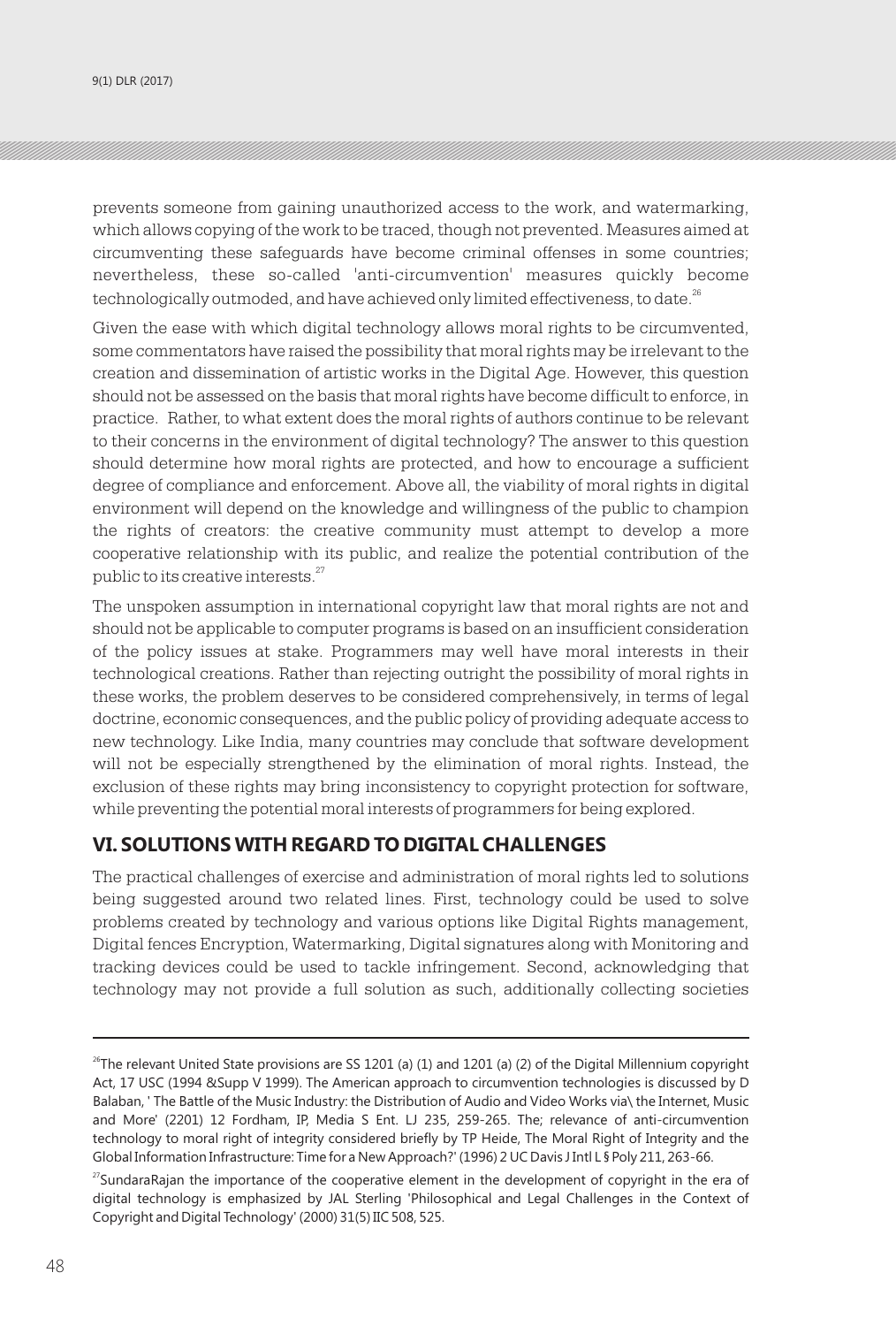

could play a role in administration of rights while implementation and enforcement of the rights would largely depend on the public. As to enforcement of rights, most commentators suggested the way forward was international moral right harmonization, but acknowledged that such result is unlikely. The conceptual challenges were harder to provide specific solutions to. The solutions around the right of identity did not create as divergent opinions as the right of integrity did. The thrust of the concerns around scope and definition of rights arose from two issues. First, digital environment had disturbed the existing balance between interests of producers, creators and users. Second, the nature of the different types of creative works present in the digital realm could have no one allen compassing solution as the strength of cases for moral rights differed with the particular type of creative work in question. Accordingly, most commentators agreed that the solution lied in retaining a flexible version of moral rights.<sup>28</sup>

Various guidelines were offered as to the shape of such relatives version of rights. These guidelines were based around tempering the scope of moral rights to account for perceived interests of users, industries, society and technology and judging the scope of protection according to the type of creative work in question. In principle, both criteria though fair, were to be applied on the basis of assumptions rather than evidence.

The post-modernist attack challenging the justification of giving protection to personality rights did present a sensitive assessment of some of the realities of present day world. It was suggested that if we have outgrown the romantic notion of authorship, then the rationale for moral rights needs to be associated with a broader understanding of creativity. It is submitted that in understanding such creativity, along with assessing other concerns, the authors' perspective will play an important role.

Further, according to the new realities of the digital environment, newer justifications were forwarded as reasons to retain moral rights in that they could serve other purposes apart from protecting authors. They could serve public interest in two ways, by ensuring authenticity of information and preserving our intellectual history and cultural heritage in an environment where original versions of works are hard to retain and trace.

The above solutions were of course, offered under the presumption that moral rights continue to be applicable in the digital environment. While there were calls for abolition of moral rights in this environment on grounds such as - practical challenges of moral rights being vulnerable to technology shows that such rights have become irrelevant or that moral rights were against public right to information and promotion of information society and new technologies these were also based on presumptions without any evidence to show that was the case. Overall, the authors fared slightly better in academic discussion than the policy debates as the general conclusion was that a balance of interest should be achieved by taking cognizance of interests of all concerned parties, being authors, publishers, users and wider public interest and without hindering the development of technology. However within the discussion of how such balance could be achieved, the authors went overlooked.<sup>29</sup>

The discussion in the academic literature being piecemeal in nature needs a clearer direction. The gravity of the conceptual and philosophical challenges to moral rights

 $^{28}$ Kheria Smita, Moral rights in the digital Environment "Authors" absence from Author's rights debate (2007) *BILETA, at* 6.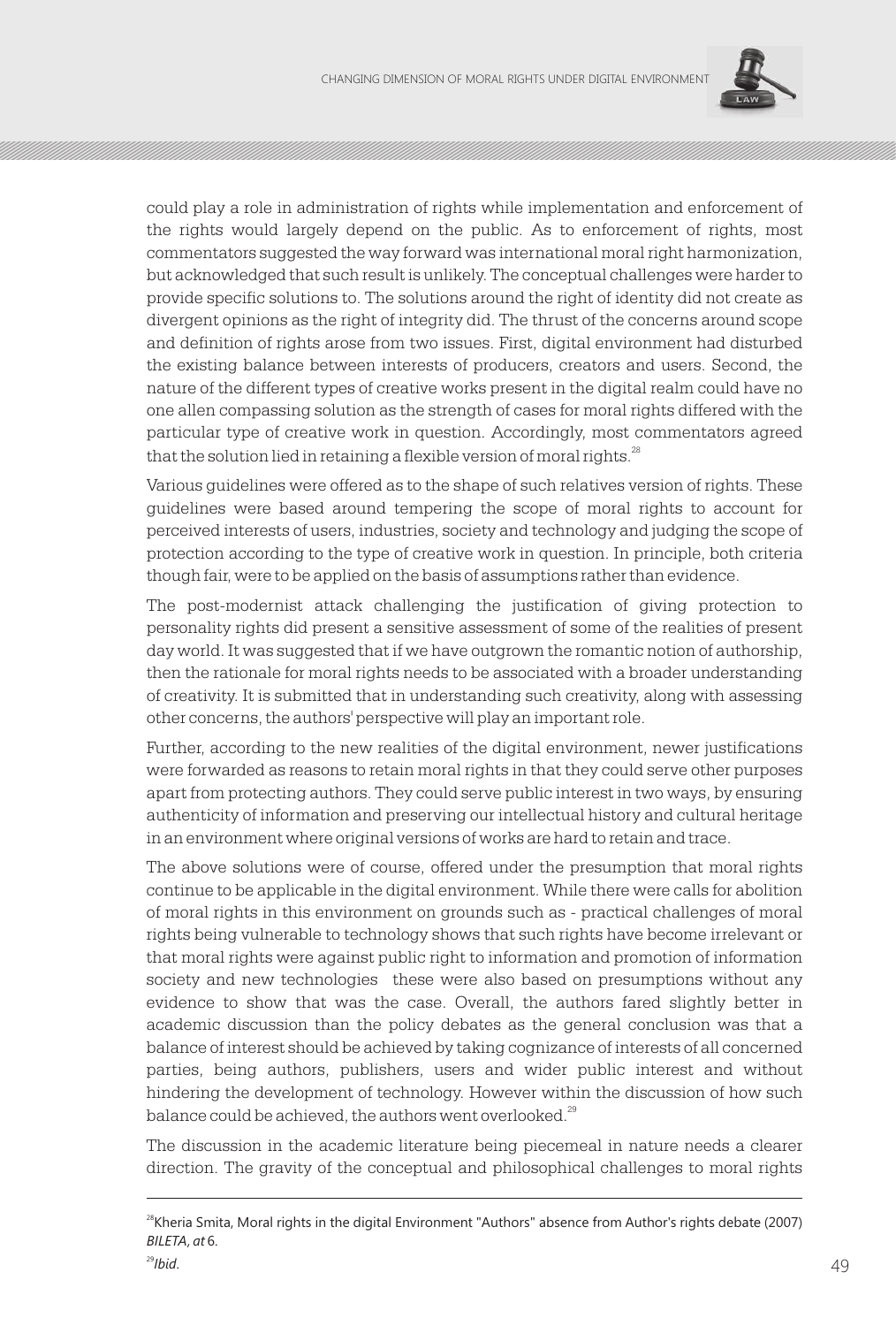legitimize the exploration of the topic from a bottom up approach by basing the queries at the broadest level. As opposed to atop down approach, such a position of informed ignorance will avoid being blind to the structures in this new environment. Such queries should be broadly as follows:

First, whether personality interests deserve to be recognised by law in the digital environment? The first question will involve assessing issues like the nature of creative authorship and social role of creative authorship to determine to what extent the philosophical basis behind personality interests still hold true. It will also involve assessing whether personality interests protection can be justified on any utilitarian grounds.

If the answer to the first question is in the affirmative then the second question is how should such interests be protected by law? This would require an assessment of all sides concerned with and affected from personality interests like users, intermediaries, original creators, subsequent creators and technology developers to judge the scope of protection that needs to be given to such interests. The fact that the digital environment threatens moral rights at all levels, should be used as an opportunity for a fundamental reassessment of moral rights as suggested above and within such reassessment the presence of two following components, amongst others, are necessary.

#### **Inter-Disciplinary Approach**

Most of the policy debates and the academic literature took a purely legal/doctrinal approach to the question of moral rights in the digital environment. As such issues like how technology creates challenges for law, and how can law respond to such challenges, to what extent should law not hinder the development of technology and to how can technology be used to retain the status quo in the law were explored whilst other broader social, cultural and philosophical issues were not explored in depth. Even though such discussions helped in identifying appropriate questions which if probed, analyzed and answered would take the debate further, it is submitted that such probing and analysis cannot be done on the basis of purely legal arguments.

Research on moral rights needs to be undertaken on what one commentator had predicted would be the third generation of issues concerning copyright in a digital environment, being role of author and the economic, social and political aspects of law in a digital environment. The case for interdisciplinary research is the strongest for moral rights because unlike other intellectual property rights arguably more economic in nature, moral rights are the most personal and have a strong cultural emphasis, where the creativity of individual artist is valued over all else. The reasonable way forward for the debate on moral rights in the digital environment is through inter-disciplinary research and whichever way moral rights go in this new environment, whether they continue to exist or get washed out, such consequences should not be allowed to happen without a hearing of all sides concerned, especially the author, the subject of protection of these rights.